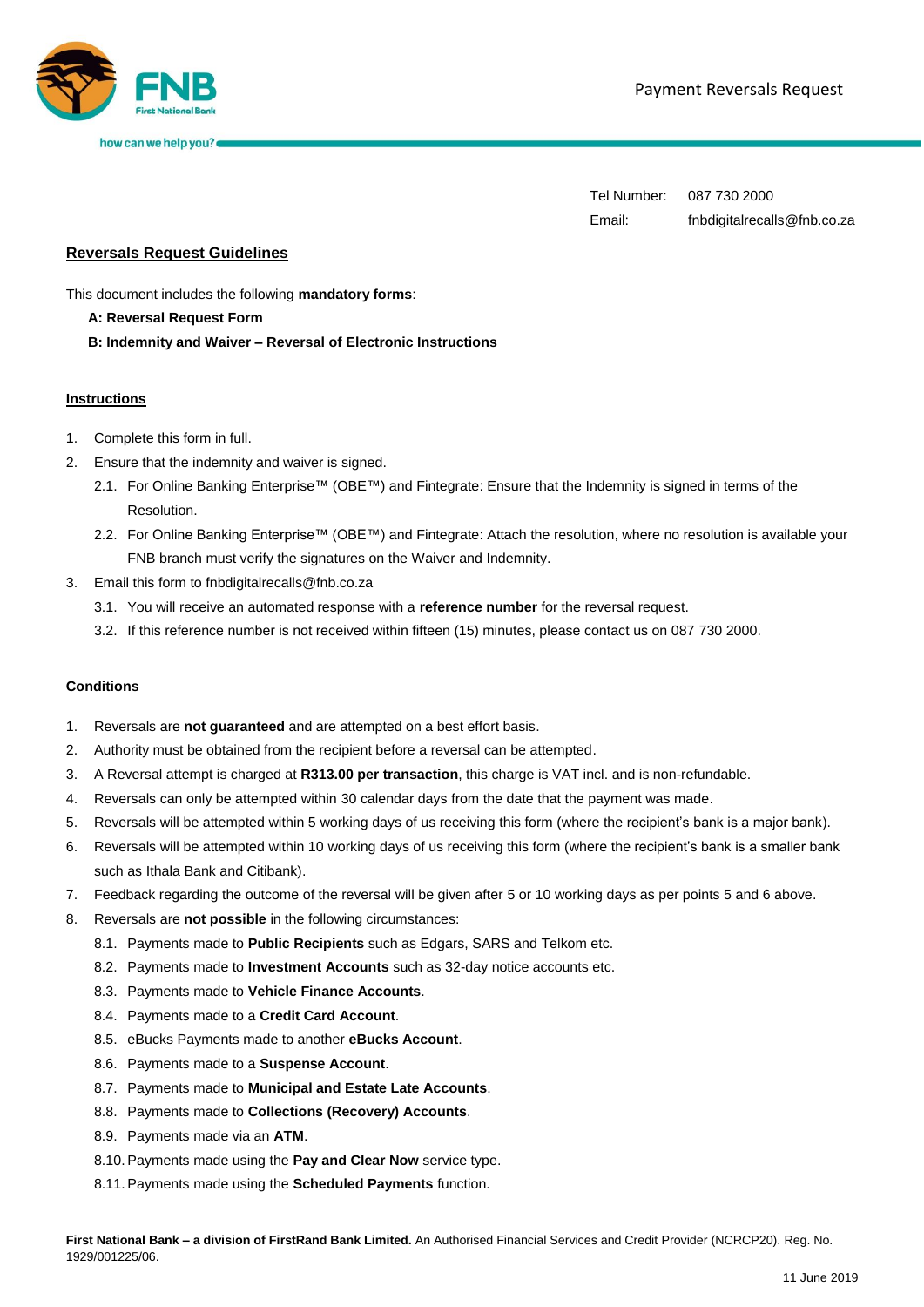

## 8.12. Where a **Fraudulent Transaction** has taken place.

For prompt action and assistance, fraudulent transactions must be reported to our **Fraud Department** immediately; see contact details below.

8.12.1. Fraud Contact Details:

FNB Fraud 087 575 9444

## 8.12.2. Fraud Requirements

In the event of a Fraudulent transaction, you will be required to submit the following information/documentation to the Fraud Department:

- Account number of complainant
- Suspected fraudulent account details
- SAPS case details
- An Affidavit
- Supporting documents (Proof of Payment)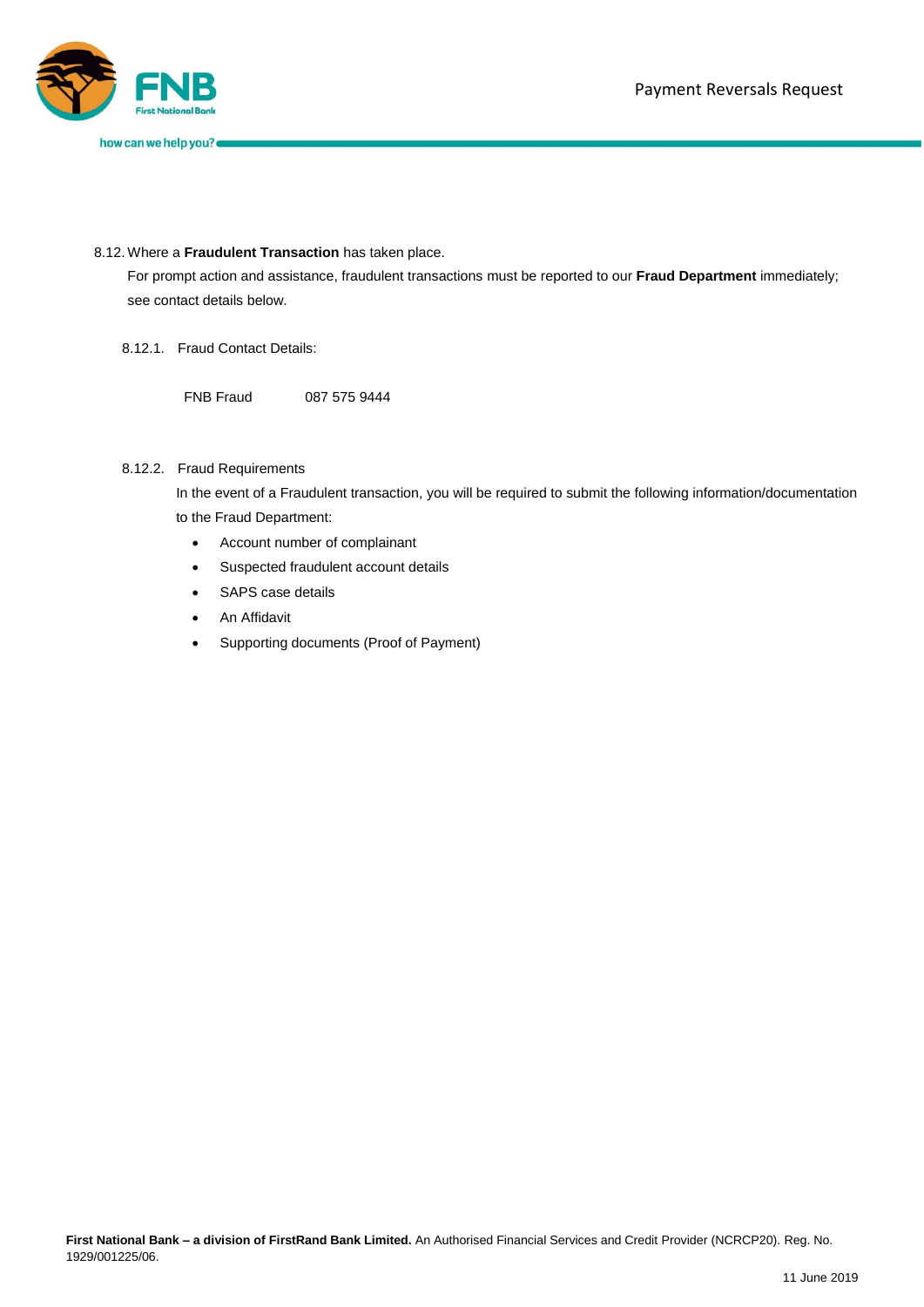

## **A: Payment Reversal Request Form – Reversal of Electronic Payment Instructions**

|                                                                                                       |  |                |            |                      |  |            |  | Date | dd/mm/yyyy         |  |
|-------------------------------------------------------------------------------------------------------|--|----------------|------------|----------------------|--|------------|--|------|--------------------|--|
|                                                                                                       |  |                |            |                      |  |            |  |      |                    |  |
| Online Banking                                                                                        |  | Online Banking | Fintegrate |                      |  | Cell Phone |  |      | <b>FNB Banking</b> |  |
|                                                                                                       |  | Enterprise™    |            |                      |  | Banking    |  |      | App                |  |
|                                                                                                       |  |                |            |                      |  |            |  |      |                    |  |
| Product code:                                                                                         |  |                |            | Company Name:        |  |            |  |      |                    |  |
| From account number:                                                                                  |  |                |            | <b>Contact Name:</b> |  |            |  |      |                    |  |
| Tel. Number:                                                                                          |  |                |            | Fax Number:          |  |            |  |      |                    |  |
| E-mail address: (required)                                                                            |  |                |            |                      |  |            |  |      |                    |  |
| Is this the first time that you have attempted to have this/these transaction/s reversed?<br>Yes / No |  |                |            |                      |  |            |  |      |                    |  |

### **Nominated Charges Account** i.e. The reversal charge will be debited to this account.

| <b>Account Name</b> | <b>Account Number</b> | <b>Branch Code</b> |
|---------------------|-----------------------|--------------------|
|                     |                       |                    |

### **Reason for Reversal Request**

#### **Payee Account** i.e. The recipient's account details.

| <b>Account Number</b> | <b>Branch Code</b> | Amount |       | <b>Transaction Date</b> |  |
|-----------------------|--------------------|--------|-------|-------------------------|--|
|                       |                    | Rands  | Cents |                         |  |
|                       |                    |        |       |                         |  |
|                       |                    |        |       |                         |  |
|                       |                    |        |       |                         |  |

### **Important Information:**

- Reversals are **not guaranteed** and are attempted on a best effort basis.
- Each Reversal attempt is charged at **R313.00 per transaction**, this charge is VAT incl. and is non-refundable.
- Charges for reversals are levied irrespective of the result of the reversal attempt.
- Reversals are only possible within 30 calendar days from the date of the initial payment (transaction date).
- Possible reasons for unsuccessful reversals include:
	- o Insufficient Funds
	- o No Authority to Debit
	- o Invalid Account
- Please ensure that you provide us with your email address as this is the medium we will use to communicate your reference number and the results of the reversal attempt.
- Feedback on the reversal attempt will be provided after 5 working days (where the recipient's bank is a major bank) and 10 working days (where the recipient's bank is a smaller bank such as Ithala Bank and Citibank).
- EFT Terms and Conditions apply

### **FOR OFFICE USE ONLY**

FNB Branch contact name:

FNB Branch telephone number:

**First National Bank – a division of FirstRand Bank Limited.** An Authorised Financial Services and Credit Provider (NCRCP20). Reg. No. 1929/001225/06.